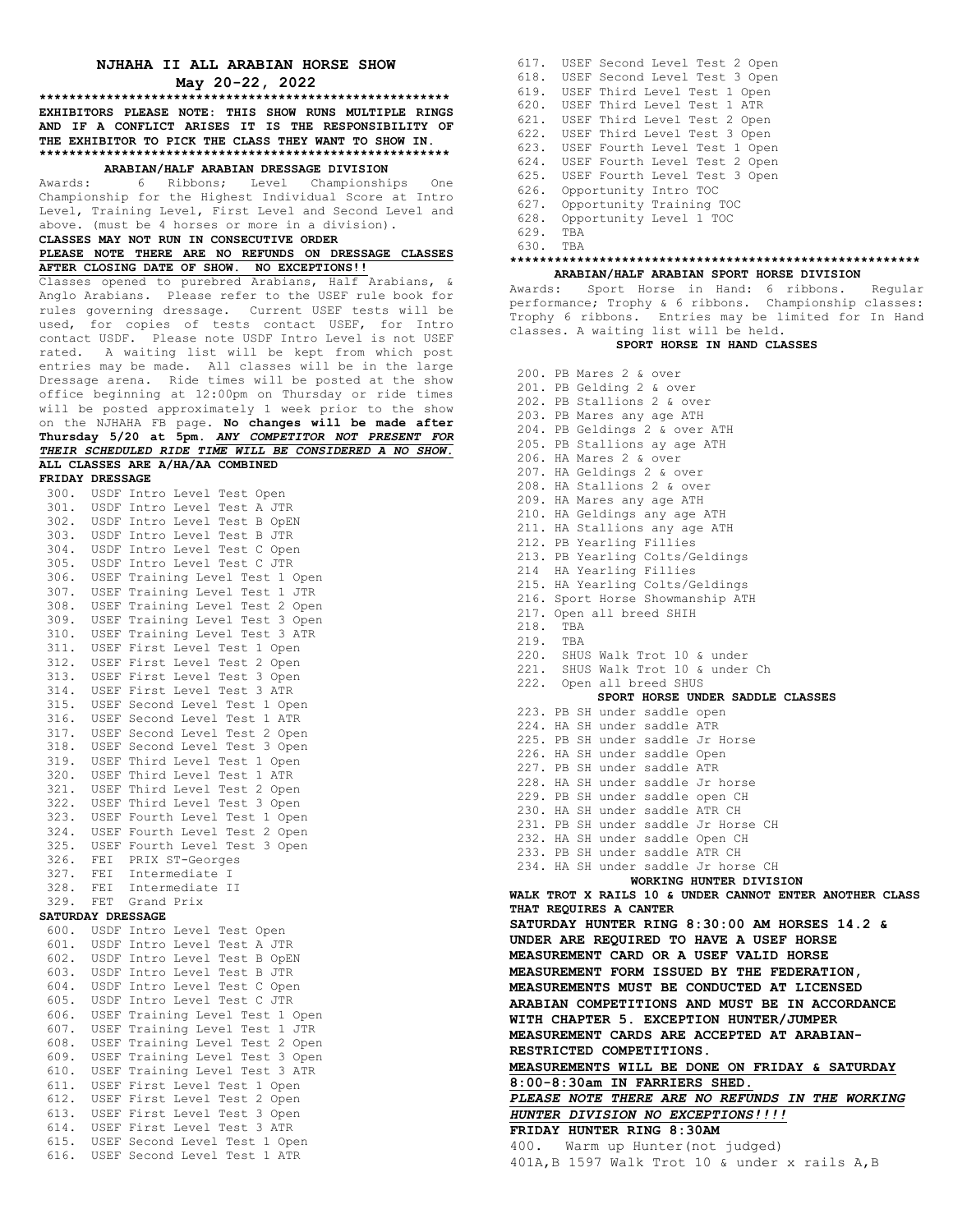401C. 1598 Walk Trot 10 & under x rails u/s 401D. 1599 Walk Trot 10 & under x rails CH 402A,B 1213 A/HA/AA Working Hunter 2' A.B 402C. 1214 A/HA/AA Working Hunter u/s 402D. 1215 A/HA/AA Working Hunter 2' CH 403A,B 346 PB Working Hunter Mod ATR A,B 2'3" 403C, 314 PB Working Hunter Mod. u/saddle ATR 403D. 355 PB Working Hunter Modified ATR CH 404A,B 842 HA/AA WH Modified ATR A,B 2'3" 404C. 861 HA/AA WH Modified under saddle ATR 404D. 844 HA/AA WH Modified CH 405. 946 Hunt Seat Equitation o/fences JTR 2'3 406. 1379 Hunt Seat Equitation o/f AATR 2'3" 407. 367 PB Hunter Hack Jr Horse 2'3" 408. 764 HA/AA Hunter Hack Jr Horse 2'3" 409. 364 PB Hunter Hack ATR 2'3" 410. 770 HA/AA Hunter Hack ATR 2'3" 411. 360 PB Hunter Hack 2'6" 412. 766 HA/AA Hunter Hack 2'6" 413A,B 276 PB 14.2 & U Working Hunter A,B 2'6" 413C. 310 PB 14.2 & under WH under saddle 413D. 289 PB 14.2 & under WH CH 414A,B 721 HA/AA 14.2 & under WH A,B 2'6" 414C. 857 HA/AA 14.2 & under WH under saddle 414D. 722 HA/AA 14.2 & under WH CH, 415A,B 270 PB Reg Working Hunter ATR A,B 2'6" 415C. 273 PB Reg Working Hunter ATR u/saddle 415D. 271 PB Reg Working Hunter ATR CH 416A,B 715 HA/AA Reg Working Hunter ATR A,B 2'6" 416C. 718 HA/AA Reg Working Hunter ATR u/saddle 416D. 716 HA/AA Reg Working Hunter ATR CH 417A,B 265 PB Reg Working Hunter Open A,B 3' 417C. 273 PB Reg Working Hunter u/saddle open 417D. 266 PB Reg Working Hunter Ch 418A,B 710 HA/AA Reg Working Hunter Open A,B 3' 418C. 718 HA/AA R Working Hunter u/saddle open 418D. 711 HA/AA Reg Working Hunter CH 419A,B. 2398 A/HA/AA Modified W/H 2'9" 419C 2397 A/HA/AA Modified W/H under saddle 419D 2399 A/HA/AA Modified W/H Ch 420. 939 Hunt Seat Eq. not to jump JTR 421. 1378 Hunt Seat Eq. not to jump AATR 422. 938 AHA Hunt Seat Medal ntj JTR 423. 946 Hunt Seat Eq o/fences JTR 2'9" 424. 1379 Hunt Seat Eq o/fences AATR 2'9" 425. 945 AHA Hunt Seat Medal o/f 2'9" 426. TBA 427. TBA 430A,B Open all breed Cross Rails A,B 2' 430C Open all breed Cross Rails under saddle 430D Open all breed cross Rails Championship 431,A,B Open all breed Working Hunter 2' 431C Open all breed Working Hunter 2' u/saddle 431D Open all breed Working Hunter 2' Champ **SATURDAY HUNTER RING 8:30am** *PLEASE NOTE THERE ARE NO REFUNDS IN THE WORKING HUNTER DIVISION NO EXCEPTIONS!!!!* **SATURDAY HUNTER RING 8:30AM** 500. Warm up Hunter(not judged) 801A,B 1597 Walk Trot 10 & under x rails A,B 501C. 1598 Walk Trot 10 & under x rails u/s 501D. 1599 Walk Trot 10 & under x rails CH 502A,B 1213 A/HA/AA Working Hunter 2' A.B 502C. 1214 A/HA/AA Working Hunter u/s 502D. 1215 A/HA/AA Working Hunter 2' CH 503A,B 346 PB Working Hunter Mod ATR A,B 2'3" 503C, 314 PB Working Hunter Mod. u/saddle ATR 503D. 355 PB Working Hunter Modified ATR CH 504A,B 842 HA/AA WH Modified ATR A,B 2'3" 504C. 861 HA/AA WH Modified under saddle ATR

504D. 844 HA/AA WH Modified CH 505. 946 Hunt Seat Equitation o/fences JTR 2'3 506. 1379 Hunt Seat Equitation o/f AATR 2'3" 507. 367 PB Hunter Hack Jr Horse 2'3" 508. 764 HA/AA Hunter Hack Jr Horse 2'3" 509. 364 PB Hunter Hack ATR 2'3" 510. 770 HA/AA Hunter Hack ATR 2'3" 511. 360 PB Hunter Hack 2'6" 512. 766 HA/AA Hunter Hack 2'6" 513A,B 276 PB 14.2 & U Working Hunter A,B 2'6" 513C. 310 PB 14.2 & under WH under saddle 513D. 289 PB 14.2 & under WH CH 514A,B 721 HA/AA 14.2 & under WH A,B 2'6" 514C. 857 HA/AA 14.2 & under WH under saddle 514D. 722 HA/AA 14.2 & under WH CH, 515A,B 270 PB Reg Working Hunter ATR A,B 2'6" 515C. 273 PB Reg Working Hunter ATR u/saddle 515D. 271 PB Reg Working Hunter ATR CH 516A,B 715 HA/AA Reg Working Hunter ATR A,B 2'6" 516C. 718 HA/AA Reg Working Hunter ATR u/saddle 516D. 716 HA/AA Reg Working Hunter ATR CH 517A,B 265 PB Reg Working Hunter Open A,B 3' 517C. 273 PB Reg Working Hunter u/saddle open 517D. 266 PB Reg Working Hunter Ch 518A,B 710 HA/AA Reg Working Hunter Open A,B 3' 518C. 718 HA/AA R Working Hunter u/saddle open 518D. 711 HA/AA Reg Working Hunter CH 519A,B 2398 A/HA/AA Modified W/H 2'9" 519C 2397 A/HA/AA Modified W/H under saddle 519D 2399 A/HA/AA Modified W/H Ch 520. 939 Hunt Seat Eq. not to jump JTR 521. 1378 Hunt Seat Eq. not to jump AATR 522. 938 AHA Hunt Seat Medal ntj JTR 523. 946 Hunt Seat Eq o/fences JTR 2'9" 524. 1379 Hunt Seat Eq o/fences AATR 2'9" 525. 945 AHA Hunt Seat Medal o/f 2'9" 526. TBA 527. TBA 530A,B Open all breed Cross Rails A,B 2' 530C Open all breed Cross Rails under saddle 530D Open all breed Cross Rails Championship 531,A,B Open all breed Working Hunter 2' 531C Open all breed Working Hunter 2' u/saddle 531D Open all breed Working Hunter 2' Champion **BREEDING AND IN HAND SECTIONS** Awards: Regular Classes; 6 ribbons. Championship Classes 2 ribbons. See current USEF rule book for class Specifications for all Breeding and In Hand classes. IN RING PROCEDURE WILL BE USED FOR ALL BREEDING AND IN HAND SECTIONS. **ARABIAN BREEDING AND IN HAND SECTION** 12. Arabian Mare 2 & over 13. Arabian Mare Championship<br>1<sup>st</sup> & 2<sup>nd</sup> place winners from 12 16. Arabian Gelding 2 & over 17. Arabian Gelding Championship<br>1<sup>st</sup> & 2<sup>nd</sup> place winners from 16 20. Arabian Stallion 2 & over 21. Arabian Stallion Championship<br> $1^{st}$  & 2<sup>nd</sup> place winners from 21 14. Arabian Mare AATH 22. Arabian Stallion ATH 18. Arabian Gelding AATH 15. Arabian Mare JTH 19. Arabian Gelding JTH 23. Arabian Performance Mares 24. Arabian Performance Halter Geldings 25. Arabian Performance Halter Stallions 29. Arabian Ranch Horse Conformation Mares 3+ 31. Arabian Ranch Horse Conformation Geldings 3+ 33. A/HA/AA Ranch Horse Conformation Stallions 3+ **HALF ARABIAN/ANGLO ARABIAN BREEDING & IN HAND SECTION**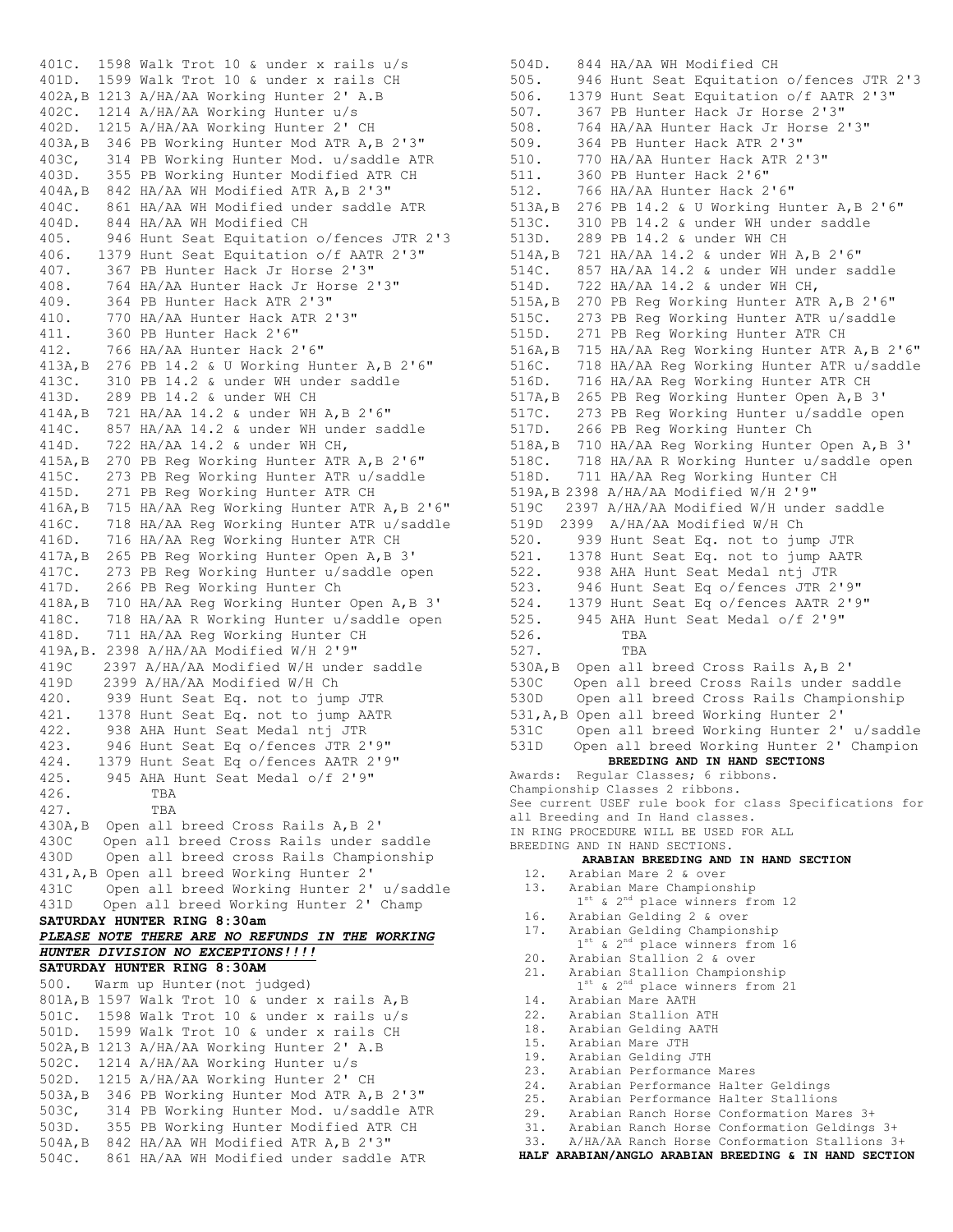4. HA/AA Gelding 2 & over 5. HA/AA Gelding Championship<br>1<sup>st</sup> & 2<sup>nd</sup> place winners from 4 8. HA/AA Mare 2 & over 9. HA/AA Mare Championship  $HA/AA$  Mare 2 & over<br>  $HA/AA$  Mare Championship<br>  $1^{st}$  &  $2^{nd}$  place winners from 9 6. HA/AA Geldings AATH 10. HA/AA Mare AATH 7. HA/AA Gelding JTH 11. HA/AA Mare JtH 26. HA/AA Performance Halter Mares 27. HA/AA Performance Halter Geldings 28. HA/AA Performance Halter Stallions 30. HA/AA Ranch Horse Conformation Mares 3+ 32. HA/AA Ranch Horse Conformation Geldings 3+ 33. A/HA/AA Ranch Horse Conformation Stallions 3+ **\*\*\*\*\*\*\*\*\*\*\*\*\*\*\*\*\*\*\*\*\*\*\*\*\*\*\*\*\*\*\*\*\*\*\*\*\*\*\*\*\*\*\*\*\*\*\*\*\*\*\*\*\*\* PERFORMANCE SECTIONS** Awards: Regular classes; 6 ribbons Championship classes; 6 Ribbons For class specifications please refer to the current USEF rule book. **ARABIAN ENGLISH PLEASURE** 69. PB English Pleasure Open 116. PB English Pleasure ATR 145. PB English Pleasure Open CH Q/69 **ARABIAN COUNTRY ENGLISH PLEASURE** 39. PB Country English Pleasure ATR 56. PB Country English Pleasure Open 127. PB Country English Pleasure ATR CH Q 39 138. PB Country English Pleasure Open CH Q/56 **ARABIAN HUNTER PLEASURE** 43. PB Hunter Pleasure JOTR 52. PB Hunter Pleasure Maiden Rider ATR 58. PB Hunter Pleasure Limit Horse 71. PB Hunter Pleasure Open 89. PB Hunter Pleasure Jr Horse 93. PB Hunter Pleasure AATR<br>113. PB Hunter Pleasure AATR<br>115. PB Hunter Pleasure JTR 113. PB Hunter Pleasure AAOTR 115. PB Hunter Pleasure JTR 123. PB Hunter Pleasure Open CH Q/58,71,89 134. PB Hunter Pleasure JTR Ch Q/52,43,115 137. PB Hunter Pleasure AATR CH Q/52,93,113 **WESTERN PLEASURE** 36. PB Western Pleasure JTR 41. PB Western Pleasure Limit Horse 45. PB Western Pleasure AAOTR 52. PB Western Pleasure Maiden Rider ATR 60. PB Western Pleasure Open 63. PB Western Pleasure JOTR 66. PB Western Pleasure Jr Horse 93. PB Western Pleasure AATR 122. PB Western Pleasure JTR CH Q/36,52,63 139. PB Western Pleasure AATR CH Q/45,52,93 142. PB Western Pleasure Open CH Q/41,60,66 **HALF ARABIAN/ANGLO ARABIAN PERFORMANCE DIVISION ENGLISH PLEASURE** 64. HA/AA English Pleasure ATR 112. HA/AA English Pleasure Open 136. HA/AA English Pleasure Open CH Q/112 **COUNTRY ENGLISH PLEASURE**  44. HA/AA Country English Pleasure Open 59. HA/AA Country English Pleasure ATR 125. HA/AA Country English Pleasure Open CH Q/44 140. HA/AA Country English Pleasure ATR CH Q/59 **WESTERN PLEASURE** 38. HA/AA Western Pleasure JOTR 35. HA/AA Western Pleasure AAOTR 117. HA/AA Western Pleasure Maiden Rider ATR 53. HA/AA Western Pleasure JTR 62. HA/AA Western Pleasure Open 70. HA/AA Western Pleasure Limit Horse 91. HA/AA Western Pleasure Jr Horse 89. HA/AA Western Pleasure AATR 128. HA/AA Western Pleasure AATR CH Q/35,117,89 141. HA/AA Western Pleasure JTR CH Q/38,117,53 144. HA/AA Western Pleasure Open CH Q/62,70,91 **HUNTER PLEASURE** 42. HA/AA Hunter Pleasure AAOTR

55. HA/AA Hunter Pleasure Open 57. HA/AA Hunter Pleasure JOTR 40. HA/AA Hunter Pleasure Maiden Rider ATR 58. HA/AA Hunter Pleasure Limit Horse 67. HA/AA Hunter Pleasure JTR 72. HA/AA Hunter Pleasure AATR 114. HA/AA Hunter Pleasure Jr Horse 126. HA/AA Hunter Pleasure Open CH Q/55,58,114 133. HA/AA Hunter Pleasure AATR CH Q/42,40,72 141. HA/AA Hunter Pleasure JTR CH Q/51,34,40,61 **WALK TROT DIVISION 10 & under OPEN TO PUREBREDS AND HALF ARABIAN/ANGLO ARABIANS Awards: regular classes 6 ribbons Championship Classes 6 ribbons** 37. 907 Walk Trot Equitation 2. 918 Walk Trot Showmanship 54. 890 Walk Trot Pleasure 124. 908 Walk Trot Equitation Ch Q/37 132. 891 Walk Trot Pleasure CH Q/54 **LEAD LINE ARABIAN AND HALF ARABIA26 Not rated** 47. Lead Line 48. Lead Line Ch **EQUITATION For hunt seat equitation see the Working Hunter division** 76. 932 Western Seat Equitation JTR 80. 932 Western Seat Equitation AATR 77. 925 Saddle Seat Equitation JTR 79. 925 Saddle Seat Equitation AATR 78. 951 Western Horsemanship JTR 81. 951 Western Horsemanship AATR 1. 918 Showmanship JTR 3. 918 Showmanship AATH 116. 931 AHA Reining Seat Medal JTR 146. 950 AHA Western Horsemanship Medal JTR 147. 924 AHA Saddle Seat Medal JTR **WORKING DIVISION** 99. Open All Breed Trail English/Western 100. 691 HA/AA English Trail Open 101. 695 HA/AA English Trail ATR 102. 179 Arabian English Trail Open 103. 183 Arabian English Trail ATR 104. 210 Arabian Western Trail Open 105. 216 Arabian Western Trail ATR 106. 645 HA/AA Western Trail Open 107. 651 HA/AA Western Trail ATR 108. 210 Arabian Western Trail Novice Horse<br>109. 645 HA/AA Western Trail Novice Horse 109. 645 HA/AA Western Trail Novice Horse 110.1388 Arabian Trail In-Hand 111.1394 HA/AA Trail In-Hand **RANCH HORSE RIDING** 73. 1733 PB Ranch Horse Rail Pleasure 118. 1734 PB Ranch Horse Rail Pleasure CH Q/73 112. 3006 PB Ranch Horse Riding 114. 3007 PB Ranch Horse Riding CH Q/112 74. 2344 HA/AA Ranch Horse Rail Pleasure 121. 2345 HA/AA Ranch Horse Rail Pleasure CH Q/74 113. 3026 HA/AA Ranch Horse Riding 114. 3027 HA/AA Ranch Horse Riding CH Q/113 **WALK TROT 11 & OVER** 34. 1263 Walk Trot Equitation 17 & under 47. 1261 Walk Trot Pleasure 18 & over 75. 1263 Walk Trot Equitation 18 & over 88. 1261 Walk Trot Pleasure 17 & under 120. 1262 Walk Trot Pleasure Ch Q/47.88 131. 1265 Walk Trot Equitation CH Q/34,75 **\*\*\*\*\*\*\*\*\*\*\*\*\*\*\*\*\*\*\*\*\*\*\*\*\*\*\*\*\*\*\*\*\*\*\*\*\*\*\*\*\*\*\*\*\*\*\*\*\*\*\*\*\* TBA CLASSES ANY CLASS ON THE AHA CLASS LIST OR THAT IS RECOGNIZED BY AHA with the exception of any cow classes, carriage classes, jumper or dressage driving classes**, **DRESSAGE EQUITATION CLASSES MUST BE PURCHASED BY CLOSING DATE OF THE SHOW** TBA open slots are shown on the class schedule. They will be sold on a first come basis and *must* be purchased by *calling the show secretary*. The cost to buy a regular class is \$25+ the entry fee. The regular class entry fee must be paid by